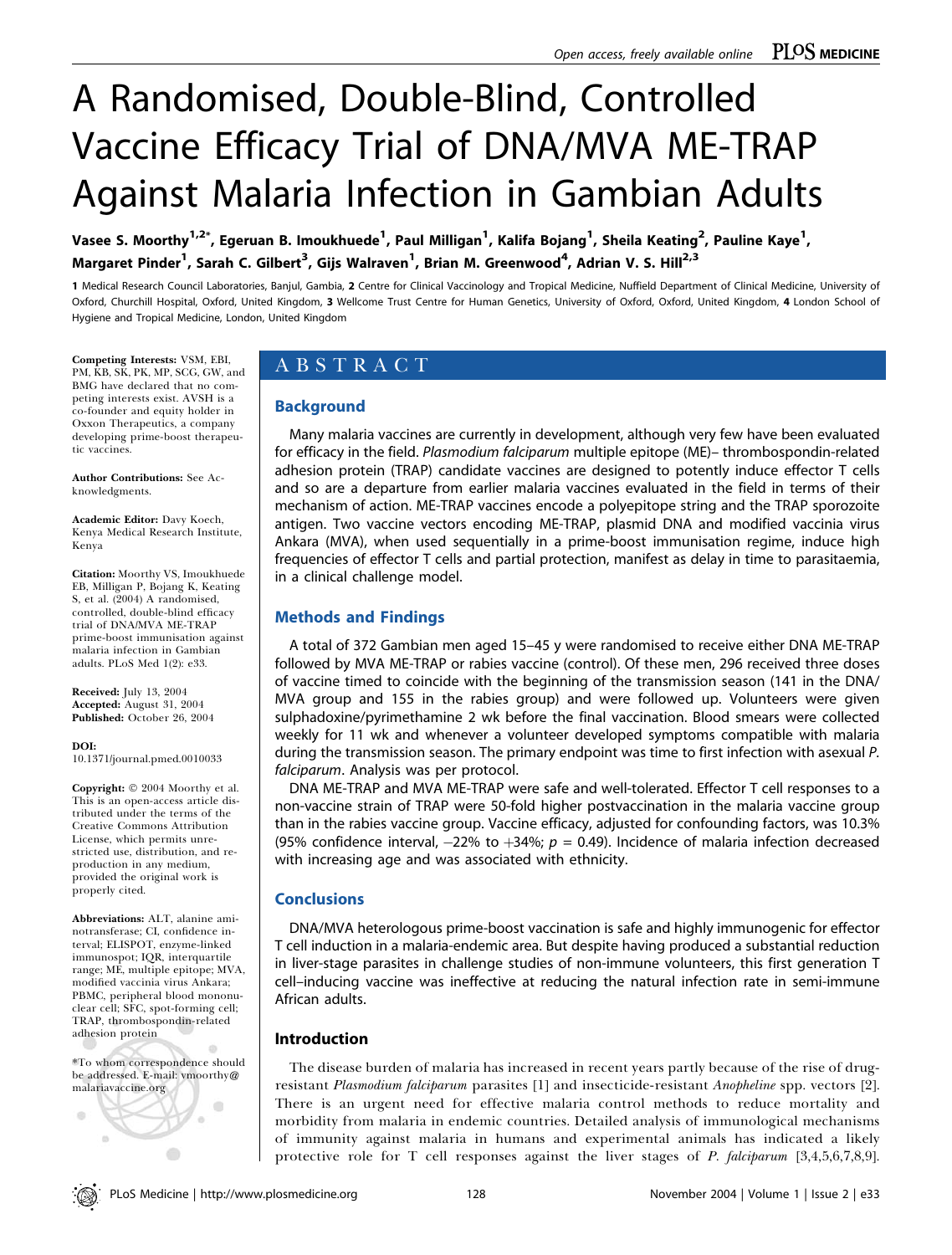Comparison of a variety of means of immunisation to induce protective T cell responses in animal models has identified heterologous prime-boost immunisation, i.e., sequential immunisation with two different vaccines with the same recombinant DNA sequence, as a particularly effective approach [10,11]. DNA and viral vaccines recombinant for a malarial DNA sequence known as multiple epitope (ME)– thrombospondin-related adhesion protein (TRAP), which were designed to induce protective immunogenicity against liver-stage P. falciparum malaria, were manufactured to explore this approach [12].  $\gamma$ -interferon T cell responses to ME and TRAP peptides were associated with protection from severe malarial anaemia in a prospective study of Kenyan children [13].

DNA and modified vaccinia virus Ankara (MVA)'s excellent safety profiles in malaria-naïve and semi-immune volunteers have been discussed previously [12]. In several studies, primeboost immunisation (usually with DNA/MVA) has been highly immunogenic for CD4+ and CD8+  $T$  cell induction against infectious pathogens and cancers in both murine and nonhuman primate studies [14,15,16,17,18,19]. DNA/MVA vaccination was protective 7 mo after vaccination in an HIV macaque model [20].

Priming with three 2-mg intramuscular DNA ME-TRAP vaccinations at 3-wk intervals, followed by boosting with one intradermal MVA ME-TRAP vaccination of  $1.5 \times 10^8$  plaqueforming units, produced very strong vaccine-induced CD4+ and CD8+ T cell responses in previous phase I studies in the United Kingdom [21]. The immunogenicity of two DNA ME-TRAP primes followed by one MVA ME-TRAP boost at these doses is similarly high in both the United Kingdom (S. Dunachie and A. V. S. Hill, unpublished data) and Gambia [22]. DNA ME-TRAP/MVA ME-TRAP regimens led to a delay in time to parasitaemia compared to unvaccinated controls after high-dose heterologous sporozoite challenge of malarianaïve individuals [21].

To follow up these encouraging findings in volunteers, we have conducted a randomised, controlled trial of DNA ME-TRAP/MVA ME-TRAP in a rural part of Gambia to explore whether this vaccine combination could provide protection against natural P. falciparum infection. We chose a two-DNA prime, one-MVA boost regimen with 3-wk between doses because this is a three-dose regimen that would be amenable to integration with the World Health Organization/United Nations Children's Fund Expanded Program on Immunization, with the necessary supporting safety and immunogenicity data both from adults in the United Kingdom and Gambia. We used 3-wk intervals because 4-wk intervals had not been evaluated in phase I trials previously, hence bridging studies would be necessary to bridge to the three-dose, 4-wk interval Expanded Program on Immunization schedule.

# Methods

## Vaccines

The malarial DNA sequence is known as ME-TRAP. The ME string contains  $14$  CD8+ T cell epitopes, one CD4+ T cell epitope, and two B cell epitopes from six pre-erythrocytic P. *falciparum* antigens. It also contains two non-malarial  $CD4+T$ cell epitopes [23]. The ME string is fused in frame to the entire T9/96 strain of P. falciparum TRAP [10,24,25]. The individual epitopes making up the ME string are described in

detail elsewhere [23]. The strain of P. falciparum used to produce the vaccine construct is T9/96. The candidate malaria vaccines were manufactured to Good Manufacturing Practice by contract manufacturers (DNA ME-TRAP by Qiagen, Hilden, Germany; MVA ME-TRAP by IDT, Rosslau, Germany). DNA ME-TRAP was supplied as a single dose of 2 mg in 2-ml vials. MVA ME-TRAP was supplied as two-dose vials, each containing  $3 \times 10^8$  plaque-forming units in 0.8 ml. The rabies vaccine (Chiron Behring, Marburg, Germany) was supplied as a lyophilised single-dose vial with accompanying diluent and syringe. This vaccine was chosen because of its public health benefit in Gambia.

#### Study Setting and Volunteers

Approval was obtained from the Joint Gambian Government/Medical Research Council Ethics Committee, the Oxford Tropical Research Ethics Committee, and the London School of Hygiene and Tropical Medicine Ethics Committee. An independent Data and Safety Monitoring Board provided oversight for the trial. In addition, independent clinical trial monitors monitored the trial for adherence to International Committee on Harmonisation Good Clinical Practice guidelines.

Malaria incidence is highly seasonal in Gambia. The climate is typical of sub-Sahelian Africa, with a long dry season followed by a relatively short rainy season from July to October. Rainfall averages about 600 mm per year. Morbidity and mortality from malaria both occur more frequently during the rainy season. However, in 2002, Gambia experienced a drought, and the malaria season was delayed, with few disease episodes before October. The entomological inoculation rate varies between less than 1 and greater than 100 in Gambia [26]. Based on previous years' data, we assumed that the average cumulative incidence over a number of years would be about  $60\%$  (interquartile range [IQR],  $50\% - 70\%$ ), with very few years with incidence less than 40% or more than 90%. Allowing for 15% loss to follow-up, and using a significance level of 0.05, the median power of a study with 372 participants would be 90% (95% confidence interval [CI], 69%–98%) if the vaccine efficacy were 40%. Volunteers were recruited from 13 villages in the North Bank Division of Gambia in July 2002 with follow-up to December 2002 [26]. The villages were chosen for proximity to the alluvial flood plain. A strong association between proximity to the flood plain and entomological inoculation rate has been seen in this part of Gambia [27], and the entomological inoculation rate in the study area is likely to have been in the range of 10– 20 infectious bites per year.

Before recruitment, meetings were held with village heads and elders, followed by general village meetings at which the study was explained. Volunteers received information sheets and consent forms translated into the three local languages in Arabic script, as well as in English. After written informed consent was obtained by a study physician, age and identity were checked, pre-test HIV counselling occurred, and potential volunteers underwent clinical evaluation, including a full medical history and clinical examination. They were screened for haematological (full blood count), renal (plasma creatinine), and hepatic (plasma alanine aminotransferase [ALT]) dysfunction, and duplicate malaria smears were made. Exclusion criteria included any chronic illness detected by clinical evaluation, ALT greater than 42 (international units/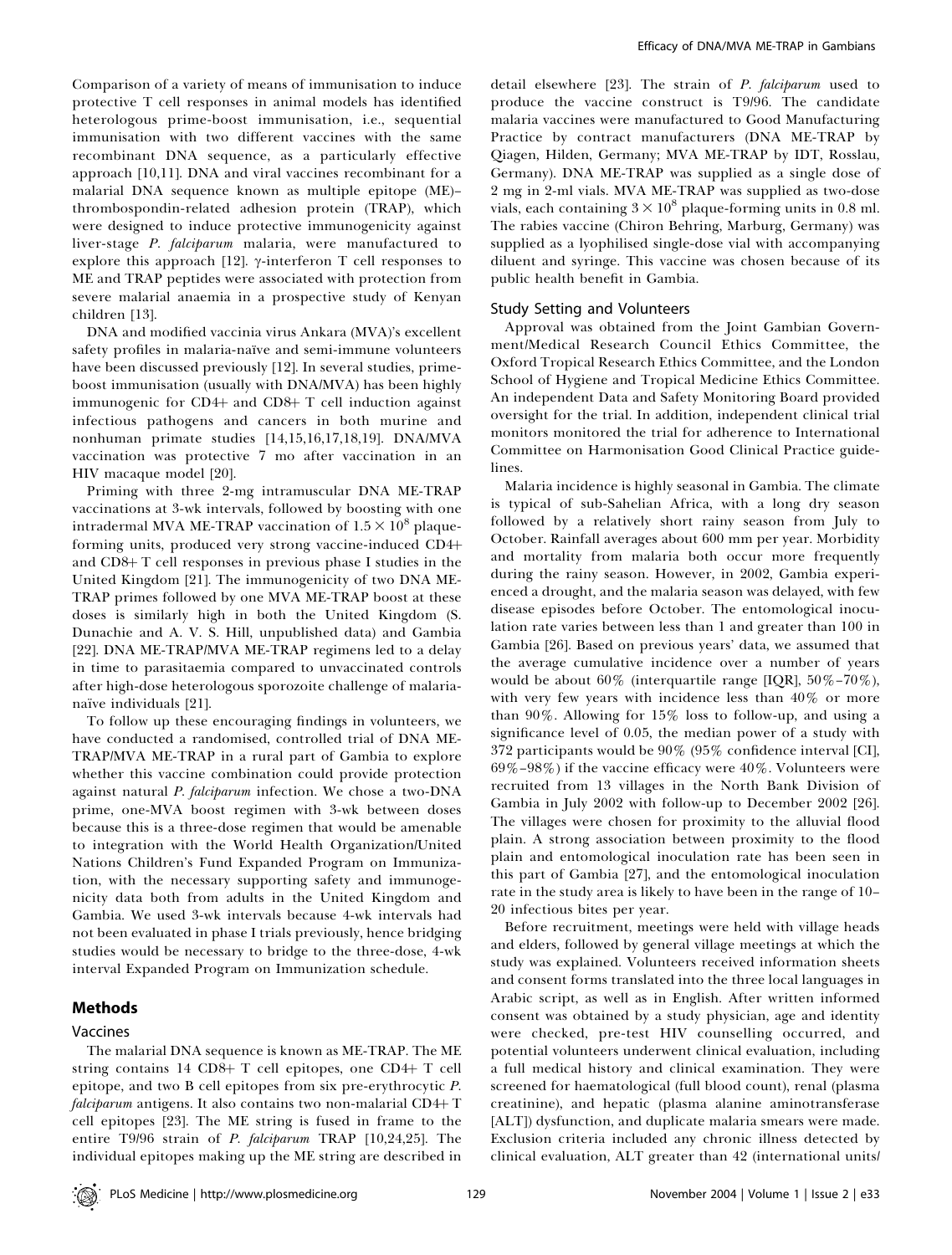litre), creatinine greater than 130 (micromoles/litre), packed cell volume less than 30%, positive antibody ELISA to HIV-1 or HIV-2, simultaneous participation in another clinical trial, blood transfusion in the month prior to vaccination, previous experimental malaria vaccination, administration of another vaccine within 2 wk of vaccination, previous rabies vaccination, allergy to any previous vaccine or to sulphadoxine/ pyrimethamine, history of splenectomy, and any treatment with immunosuppressive drugs. Eligible volunteers were given a unique study number and a photographic identity card. Parental written informed consent was obtained for volunteers aged 15–17 y.

#### Procedures

A member of the Data and Safety Monitoring Board generated and held the randomisation code that associated each study number with a specific vaccine. A blocking procedure was used, and whole villages were enrolled with sequential study numbers to ensure balanced numbers in each group. During the course of the study investigators and volunteers did not know the size of the blocks, nor were they aware of which vaccine preparation was administered to a particular volunteer. Opaque sealed envelopes were used for vaccine allocation. Study numbers were not preprinted on vials but were written on vials at vaccination. Used vials were checked for correct allocation off-site. Vaccination was performed by nurses who played no other part in the trial.

Volunteers were randomly assigned to receive either (1) two 2-mg doses of DNA ME-TRAP followed by a single  $1.5 \times$ 10<sup>8</sup>-plaque-forming-units dose of MVA ME-TRAP or (2) three doses of rabies vaccine; injections were given on days 0, 21, and 42, timed to coincide with the start of the rainy season. The first two doses of vaccine consisted of two intramuscular injections, one into each deltoid muscle. DNA ME-TRAP was given as 1 ml and rabies vaccine as 0.5 ml into each arm. The third dose of vaccine was given as four intradermal injections into the skin overlying the deltoid muscle, with two injections into each arm. The malaria vaccine group received MVA ME-TRAP as four 0.1-ml injections, whereas the control group received four 0.05-ml injections of rabies vaccine. Two weeks before administration of the third dose, all volunteers received three tablets of sulphadoxine/pyrimethamine to clear blood-stage P. falciparum infections [23].

After each vaccination volunteers were observed for 1 h and visited at home on the first, second, and seventh day postvaccination for assessment of local adverse events (discolouration, induration, blister formation, pain, or limitation of arm motion), systemic adverse events (headache, nausea, malaise, or elevated axillary temperature), and unsolicited adverse events. One week and 13 wk after the third vaccination, venous blood was collected for repeated measurement of full blood count, ALT, and creatinine.

Since vaccination with MVA causes a characteristic local reactogenicity in some subjects, specific steps were taken to ensure that the participants were evaluated in a doubleblinded manner. Field workers who assessed reactogenicity after the third dose were different from those who undertook surveillance during the parasitological follow-up period. During the surveillance period, starting 2 wk after the third dose of vaccine, volunteers were visited twice weekly and asked whether they had attended a health centre. At weekly visits blood smears and axillary temperatures were taken. At

midweek visits, blood smears and temperature were taken if symptoms compatible with malaria were present. Investigators and field supervisors made random visits to ensure accurate data collection. This active case detection was supplemented by passive case detection by study nurses to whom volunteers had 24-h access at three of the study villages and by a clinic at Medical Research Council Farafenni (20 km from the study villages). Symptomatic malaria was defined as the presence of asexual P. falciparum parasites at any parasitaemia with either an axillary temperature of  $37.5 \text{ °C}$ or more or one or more of the following symptoms: headache, myalgia, arthralgia, malaise, nausea, dizziness, or abdominal pain.

When blood smears were obtained, two sets of duplicate blood smears (four smears in total) were made. A Field's stain was performed on films obtained from subjects with possible clinical malaria and the films read immediately. Two further smears ("A" and "B" slides) were stained with Giemsa after overnight drying; 100 high-power fields were read by two slide readers before a film was declared negative. The presence of *P. falciparum* parasites was confirmed by a supervisor before a slide was declared positive. The arithmetic mean of the A and B slides was used to determine parasite density. If parasite densities for A and B slides were markedly discrepant, a third read was performed by the supervisor and this read was used for analysis. Parasite density was expressed per microlitre (assuming one parasite per high power field equals 500 parasites/µl). Full blood counts were performed and packed cell volumes were measured in a CA620 cell analyser (Medonic, Stockholm, Sweden). ALT (international units/litre) and creatinine (micromoles/litre) were measured in a Visual analyser (bio-Mérieux, Craponne, France).

Effector T cell responses were assessed in ex vivo  $\gamma$ interferon enzyme-linked immunospot (ELISPOT) assays for 98 volunteers randomly selected from a substudy list containing a 3:1 ratio of participants receiving malaria vaccines to participants receiving rabies (control) vaccines. For this assay,  $4 \times 10^5$  peripheral blood mononuclear cells (PBMCs) were assayed as described [28], using Millipore (Billerica, Massachusetts, United States) MAIP S45 plates for 18–20 h before being developed. Mabtech (Stockholm, Sweden) antibodies were used, and counting of spots was performed blinded to vaccine allocation with the Auto-Immun Diagnostika (Strassberg, Germany) computerised system. All peptides were at  $25 \mu g/ml$  concentration. A single pool contained all ME peptides. Four pools each were used of 20-mer peptides, overlapping by ten amino acids, to span the entire TRAP antigen of the T9/96 and 3D7 strains of P. falciparum.

## Statistical Analysis

An analysis plan, written before unblinding, specified exclusion criteria, statistical methods, and important covariates (age, village of residence, and bednet use [defined as sleeping nightly under an intact or impregnated bednet]). Ethnic group, though not specified as a covariate in the analysis plan, was found on analysis to be associated with the risk of infection, and was included as a covariate. The primary endpoint was time to first infection with asexual P. falciparum, defined as the number of days from the start of the surveillance period to the date of the first positive slide.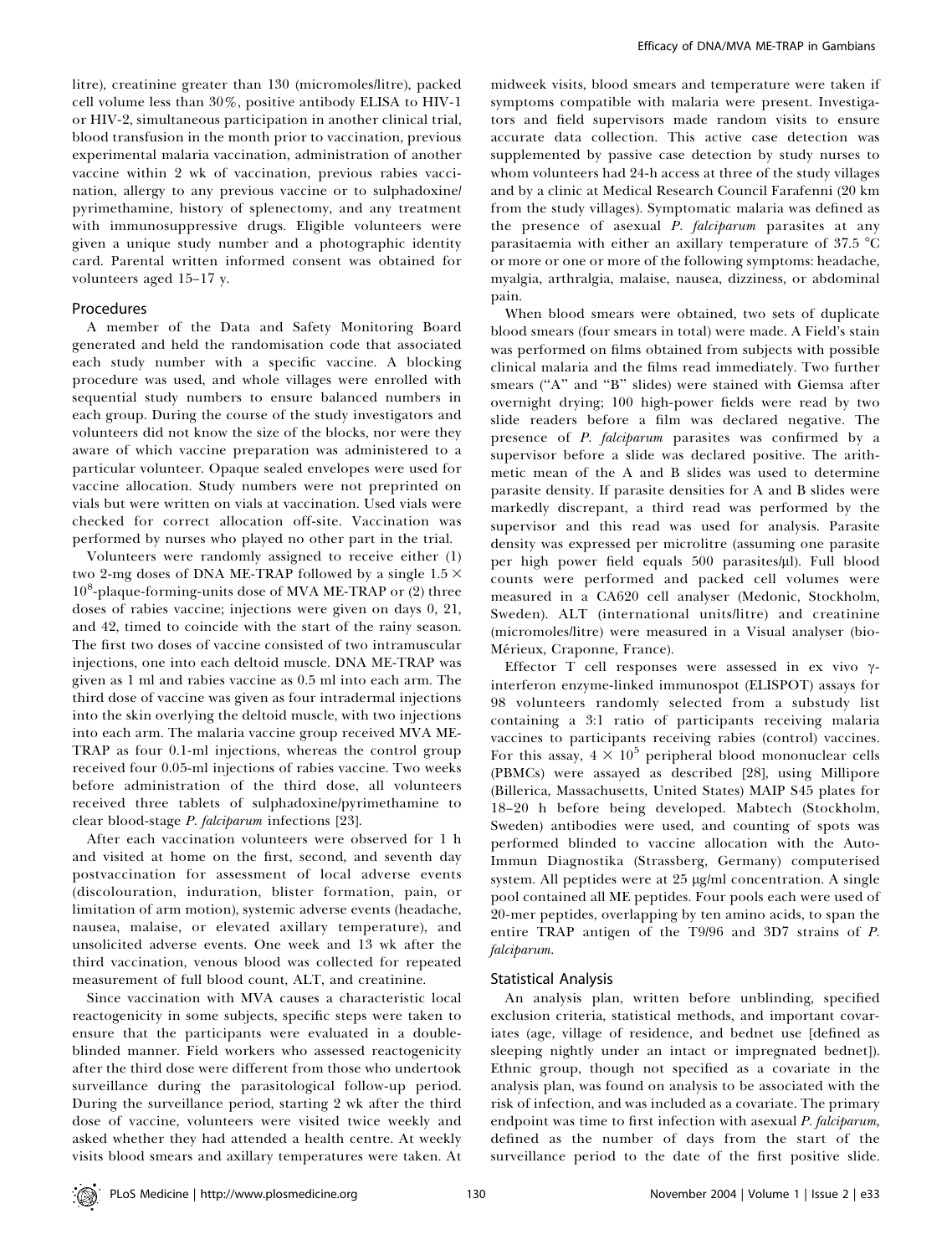

Figure 1. Trial Profile DOI: 10.1371/journal.pmed.0010033.g001

Vaccine efficacy was calculated from the hazard ratio estimated by Cox's regression, adjusting for the effects of prognostic variables. Volunteers who received fewer than three doses or who were parasitaemic both prevaccination and at the beginning of surveillance without an intervening negative blood smear were excluded from the primary analysis but included in a secondary analysis. Observations on individuals who were lost to follow-up or were missing from trial data for 3 wk were censored. Analyses were done with Stata version 7 (Stata Corporation, College Station, Texas, United States). ELISPOT responses were analysed as follows. After subtraction of medium-alone values from each pooled peptide response, responses were summed across T9/ 96 and 3D7 pools. Geometric means were calculated for T9/96 TRAP, 3D7 TRAP, and ME string responses. Responses in the two groups were compared using the Mann-Whitney test.

# Results

In total, 489 volunteers were screened (Figure 1), of whom 117 were excluded for the following reasons: 46 could not be found on the day of vaccination, 44 were not eligible (anaemia, ALT, creatinine, HIV, various medical conditions, too young or too old), and 27 withdrew consent. Thus, 372 volunteers aged 15–45 y were enrolled. Of these, 335 men (90%) received their second dose of vaccine, and 320 of these received the third dose. Some 52 volunteers who were

randomised did not receive three doses (two men received the wrong vaccine at the second dose, 26 left the study area, 23 withdrew consent, and one was withdrawn because he developed pneumonia between the first and second doses). In total, 296 volunteers (141 in the malaria group and 155 in the rabies group) received three doses and were followed up, 277 of whom completed 11 wk of surveillance. Additional data were available for 14 volunteers who did not receive all three vaccine doses (all 14 received the first and third doses), for two volunteers in the malaria vaccine group who received the wrong vaccine at the second dose, and for 18 volunteers who were parasitaemic both before vaccination and at the start of surveillance. These individuals were included in a secondary analysis. Losses to follow-up were similar in the two groups. Prognostic variables were similarly distributed in the two groups at the start of surveillance (Table 1). This trial is reported in accordance with CONSORT guidelines (Table S1).

## Vaccine Safety

No clinically significant differences in packed cell volume, ALT, or creatinine were seen in either vaccine group. One volunteer who received rabies vaccine had a history of breathlessness and chest pain several years prior to enrolment, experienced a relapse of symptoms, and deteriorated and died, probably from heart disease, 3 mo after he received the last dose of vaccine. This event was regarded as unrelated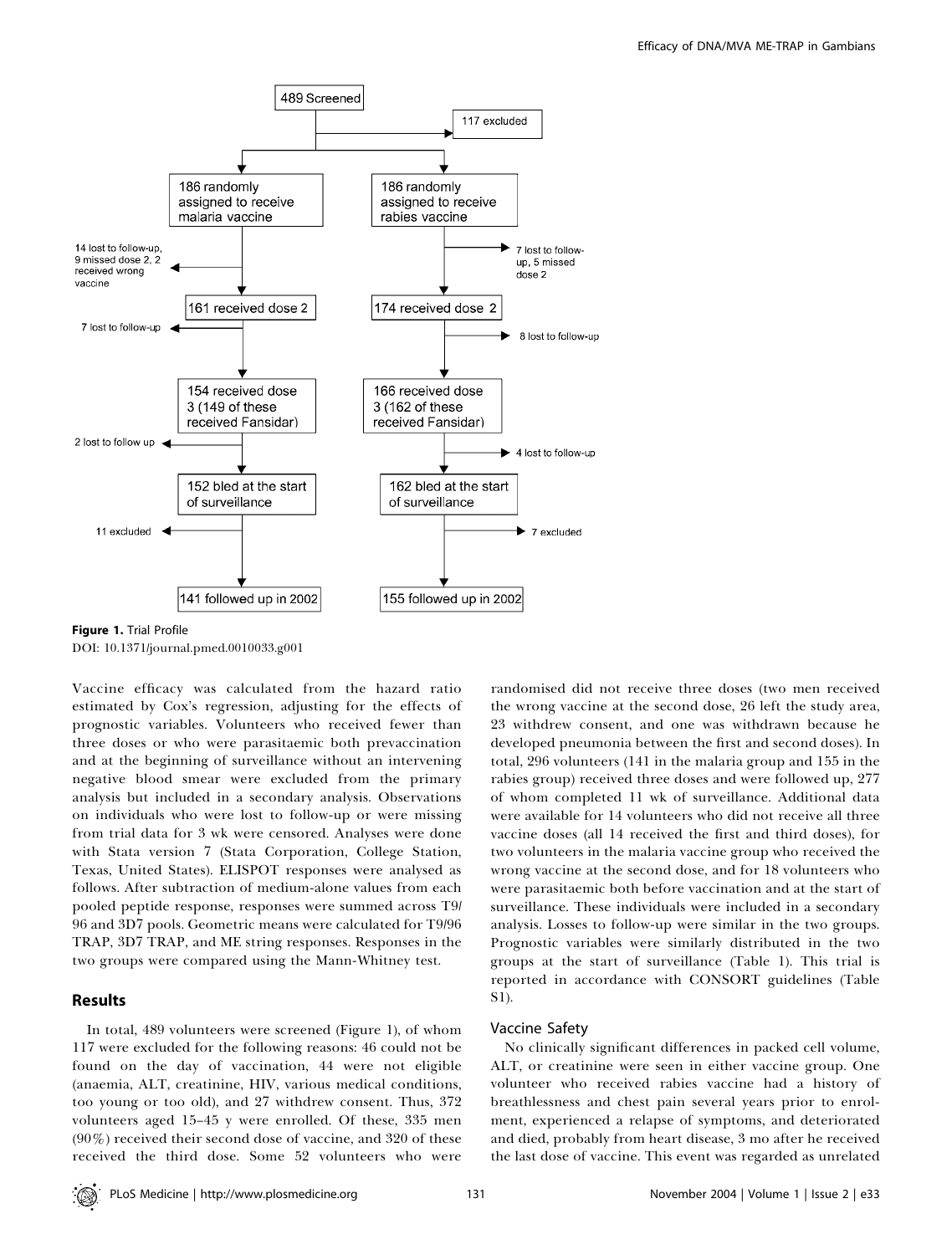|                                                   | Malaria Vaccine ( $n = 141$ ) | Rabies Vaccine ( $n = 155$ ) |
|---------------------------------------------------|-------------------------------|------------------------------|
|                                                   |                               |                              |
| Median age (years [IQR])                          | $20(17-32)$                   | $21(18-30)$                  |
| Village group 1 (Alkali Kunda, Chamen, Yallal)    | 26 (18%)                      | 29 (19%)                     |
| Village group 2 <sup>a</sup>                      | 79 (56%)                      | 93 (60%)                     |
| Village group 3 (Bambali)                         | 36 (26%)                      | 33 (21%)                     |
| Ethnic group Fula                                 | 12 (9%)                       | 19 (12%)                     |
| Ethnic group Mandinka                             | 81 (57%)                      | 82 (53%)                     |
| Ethnic group Wollof                               | 48 (34%)                      | 54 (35%)                     |
| Sleeps nightly under intact or impregnated bednet | 76 (54%)                      | 83 (54%)                     |

#### Table 1. Characteristics of the Trial Cohorts at the Start of Surveillance

Table shows the 296 participants who received three doses of vaccine and were followed up.

<sup>a</sup> Village group 2 consisted of nine closely situated villages.

DOI: 10.1371/journal.pmed.0010033.t001

to vaccination. There were no other serious adverse events. Adverse events were rare after first and second doses and were not increased in the DNA ME-TRAP group compared to the rabies vaccine group (data not shown). Injection site pain, limited arm motion, headache, and malaise in the first 24 h after vaccination (mild to moderate in intensity, i.e., not preventing activities of daily living, in all but one volunteer) were more common after MVA ME-TRAP vaccination than rabies vaccination (Table 2). Some volunteers developed an injection site blister 1–2 d after MVA ME-TRAP vaccination, which healed over 1–3 wk without complications. Induration (for 1–2 d) and discolouration (faint, shiny macular appearance for several weeks) were common after MVA ME-TRAP vaccination. The frequency of short duration severe adverse events (i.e., preventing activities of daily living) of less than 2% seen with MVA ME-TRAP immunisations is less than that seen with some other licensed alum-formulated vaccines in widespread use.

## Immunogenicity

In the study, 63 and 30 volunteers from the malaria and rabies vaccine groups, respectively, were assayed 7 d after final vaccination for T cell responses. In the rabies vaccine group, geometric mean effector T cell responses were 3.1, 3.9, and 1.4 spot-forming cells (SFCs) per million PBMCs for T9/ 96 and 3D7 strains of TRAP and the ME string, respectively. In the malaria vaccine group, the effector T cell frequency to the vaccine strain of the TRAP antigen, T9/96, was geometric mean 251.1 SFCs per million PBMCs (80-fold increase above control group,  $p \le 0.001$ , range 6.25–2148.75). A large crossreactive T cell response to 3D7 TRAP, a strain with 6% amino acid variance to T9/96, and a weaker response to the ME string were also seen at this timepoint (Table 3).

# Time to First P. falciparum Infection

By the end of the study, 171 participants developed parasitaemia, 80/141 (57%) in the malaria vaccine group and 91/155 (59%) in the rabies vaccine group. The distribution of time to first infection was similar in the two groups (Figure 2). Vaccine efficacy among participants who received three doses, adjusted for age, bednet use, ethnic group, and village of residence was 10.3% (95% CI,  $-22\%$  to  $+34\%$ ; p = 0.49). Similar results were obtained when all participants who received at least one dose of vaccine were included in the analysis (efficacy,  $1.0\%$ ;  $95\%$  CI,  $-32\%$  to  $+25\%$ ;  $p = 0.95$ ).

Geometric mean P. falciparum densities in first infections were similar in the two groups  $(31 \text{ parasites/}\mu\text{I} \text{IQR}, 5-154]$  in

| Category         | Symptom            | <b>MVA ME-TRAP</b> |         |             | Rabies           |         |             |
|------------------|--------------------|--------------------|---------|-------------|------------------|---------|-------------|
|                  |                    | $\boldsymbol{n}$   | Percent | 95% CI      | $\boldsymbol{n}$ | Percent | 95% CI      |
| Local symptoms   | Limited arm motion | 28/152             | 18%     | $13 - 26$   | 2/158            | 1.3%    | $0.2 - 4.5$ |
|                  | Pain               | 103/152            | 68%     | $60 - 75$   | 19/157           | 12%     | $7.4 - 18$  |
|                  | Discolouration     | 116/151            | 77%     | $69 - 83$   | 26/156           | 17%     | $11 - 23$   |
|                  | Induration         | 138/152            | 91%     | $85 - 94$   | 86/158           | 54%     | $46 - 62$   |
|                  | <b>Blister</b>     | 89/151             | 59%     | $51 - 67$   | 14/156           | 9.0%    | $5.0 - 15$  |
| General symptoms | Headache           | 45/161             | 28%     | $21 - 36$   | 19/168           | 11%     | $6.9 - 17$  |
|                  | Objective fever    | 6/161              | 3.7%    | $1.4 - 7.9$ | 0/168            | 0%      | $0 - 2.0$   |
|                  | Malaise            | 40/161             | 25%     | $18 - 32$   | 14/168           | 8.3%    | $4.6 - 14$  |
|                  | Nausea             | 3/161              | 1.9%    | $0.4 - 5.3$ | 1/168            | 0.6%    | $0 - 3.3$   |

| Table 2. Frequency of Solicited Symptoms during the 7 d after the Third Dose of Vaccine |  |  |  |
|-----------------------------------------------------------------------------------------|--|--|--|
|-----------------------------------------------------------------------------------------|--|--|--|

Table shows the number and percentage of participants who had at least one report of the symptom. DOI: 10.1371/journal.pmed.0010033.t002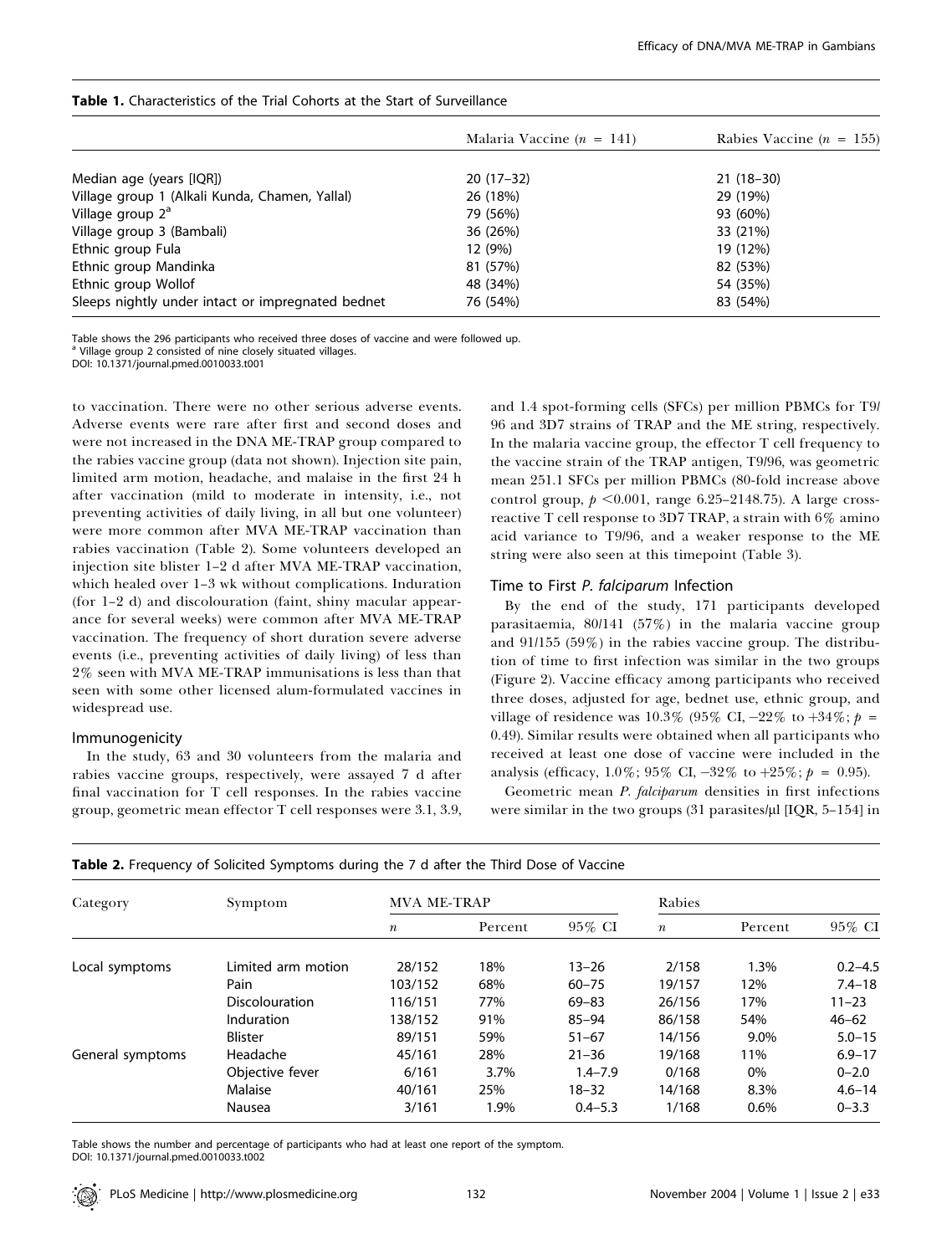| Stimulant           | Geometric Mean SFCs per Million PBMCs | p Value                   |         |
|---------------------|---------------------------------------|---------------------------|---------|
|                     | Malaria vaccine ( $n = 55$ )          | Rabies vaccine $(n = 25)$ |         |
| ME peptides         | 4.70                                  | 1.39                      | 0.10    |
| 3D7 TRAP peptides   | 198                                   | 3.91                      | < 0.001 |
| T9/96 TRAP peptides | 251                                   | 3.30                      | < 0.001 |

#### Table 3. Effector T Cell Responses 1 wk after the Third Vaccination

Of the 98 individuals identified for testing T cell responses, 80 received three doses of vaccine according to protocol and gave analysable responses. DOI: 10.1371/journal.pmed.0010033.t003

the malaria vaccine group compared to 24 parasites/µl [IQR, 5–69] in the rabies group; Mann-Whitney test,  $p = 0.79$ ).

During surveillance, there were ten episodes of symptomatic malaria in the malaria vaccine group and 13 in the rabies group. The risk of malaria-related symptoms during an episode of parasitaemia was similar in both vaccine groups. Percentage mean packed cell volume at the end of the trial was similar in both groups (41 [IQR, 37–44] for the malaria vaccine group and 40 [IQR, 37–43] for the rabies group).

Within the ELISPOT substudy group, the risk of developing parasitaemia was not associated with effector T cell response to the 3D7 strain of TRAP. The 80 men from the substudy group who received three doses of either malaria vaccine (55 men) or rabies vaccine (25 men), completed 11 wk of surveillance, and had complete ELISPOT data after dose three were divided into four quartiles. Men with the highest effector T cell responses had hazard ratios for infection similar to those with the lowest after adjustment for age, bednet use, and village of residence.

The incidence of parasitaemia decreased with increasing age, and was decreased in those of Fula ethnicity compared to those in the Mandinka and Wollof ethnic groups (Table 4).



Figure 2. Kaplan-Meier Survival Curves Showing the Probability of Remaining Free of P. falciparum Infection during the 11 wk of Surveillance

Week 0 of surveillance began in October 2002, 14 d after the third dose of vaccine was administered.

DOI: 10.1371/journal.pmed.0010033.g002

The use of bednets was not associated with a significantly reduced risk of malaria infection (Table 4).

#### **Discussion**

This trial demonstrated that vaccination with two doses of DNA ME-TRAP followed by a single dose of MVA ME-TRAP is safe and highly immunogenic for effector T cell induction but that it did not reduce the *P. falciparum* infection rate in a semi-immune adult African population. This provides a second comparison between protection in malaria-naïve and malaria-experienced adults. RTS,S/AS02, a circumsporozoite protein malaria vaccine based on a hepatitis B surface antigen virus-like particle formulated in a proprietary adjuvant, provided about 40% sterile protection in the artificial challenge model [29] and 71% short-term protection against natural infection [30]. The lack of field efficacy found in the present study despite evidence of partial protection in United Kingdom volunteers supports the use of complete, not partial, protection in the sporozoite challenge model as a predictor of likely field efficacy against malaria infection when screening pre-erythrocytic vaccine candidates. However, some vaccines are known to prevent disease but not infection, as is also the case for naturally acquired immunity to malaria. There was no effect of bednet use on parasitaemia in either this study or an earlier malaria vaccine trial in adults [30], whereas bednet use has been found to substantially reduce the incidence of clinical malaria and childhood mortality in Gambian children [31]. The present study does not exclude the possibility that the vaccination regimen tested could provide significant anti-disease immunity. Paediatric study designs are necessary to evaluate this possibility. The present study highlights an issue related to use of surrogate efficacy endpoints; whereas positive results can spur development, negative results may incorrectly lead to the cessation of development of a candidate vaccine.

Another possible reason for the observed low efficacy is that the frequency of the effector T cell response declines from 7 d after boost, and so efficacy would be prevented if very high frequencies of circulating effectors are needed for protective efficacy. Alternatively, a suboptimal regional memory T cell pool in the liver may be responsible [32], or, less likely in view of the observed T cell strain cross-reactivity, TRAP polymorphisms may have impaired T cell recognition.

In previous studies in East and West Africa, summed T cell responses to TRAP in unvaccinated semi-immune adults by  $ex$  vivo  $\gamma$ -interferon ELISPOT were geometric mean less than 20 SFCs per million PBMCs. The candidate regimen

PLoS Medicine | http://www.plosmedicine.org 133 133 November 2004 | Volume 1 | Issue 2 | e33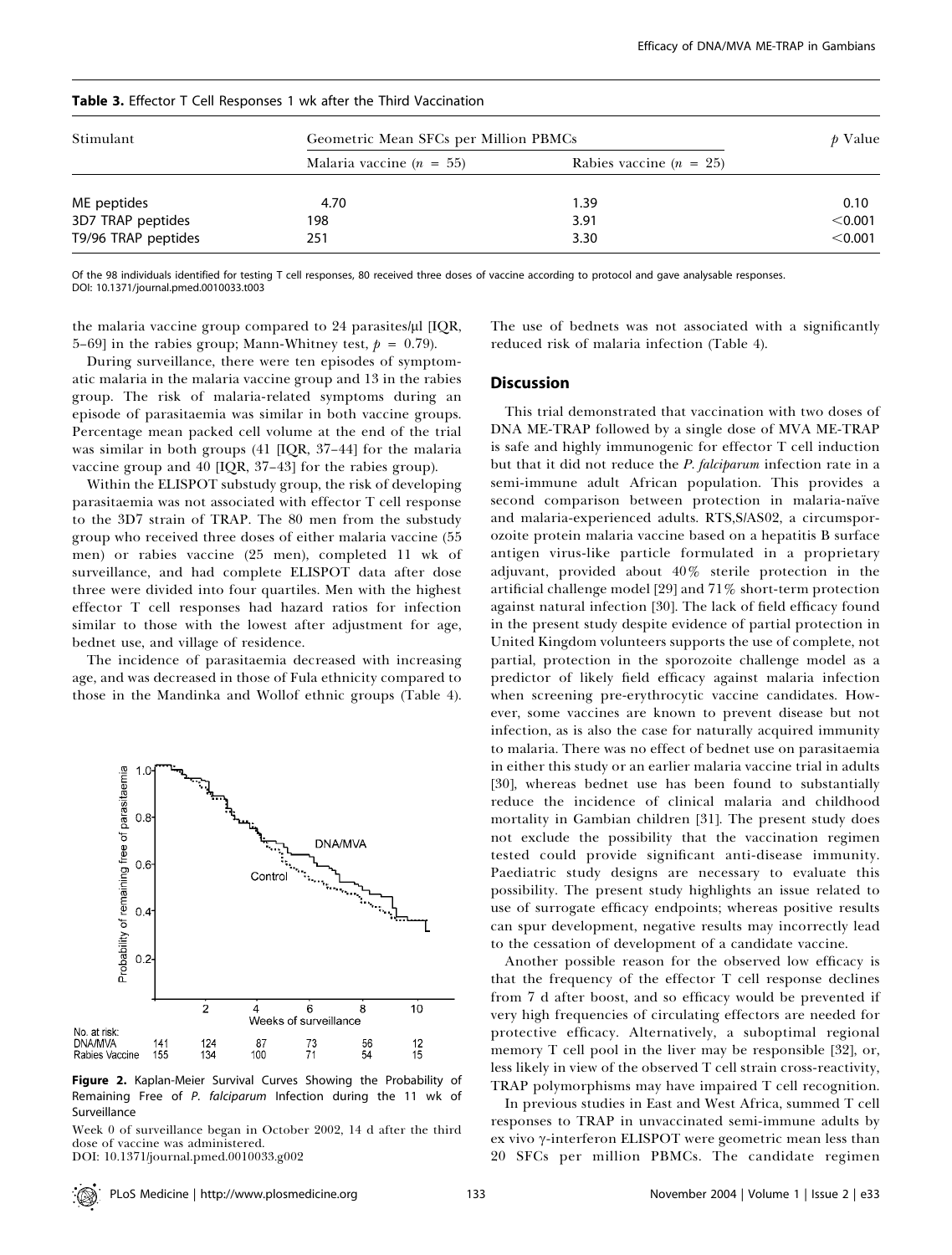| Variable                 | Category        | Number Developing<br>Parasitaemia<br>(Total [Percent]) | Crude Hazard Ratio<br>$(95\% \text{ CI})$ | <b>Adjusted Hazard Ratio</b><br>$(95\% \text{ CI})$ |
|--------------------------|-----------------|--------------------------------------------------------|-------------------------------------------|-----------------------------------------------------|
|                          | Malaria vaccine | 80/141 (57%)                                           |                                           |                                                     |
| Vaccine group            |                 |                                                        |                                           |                                                     |
|                          | Control         | 91/155 (59%)                                           | $1.07(0.79 - 1.45)$                       | $1.12(0.82 - 1.52)$                                 |
| Village group            |                 | 29/55 (53%)                                            |                                           |                                                     |
|                          |                 | 109/172 (63%)                                          | $1.18(0.78 - 1.78)$                       | $0.92(0.54 - 1.55)$                                 |
|                          |                 | 33/69 (48%)                                            | $0.93(0.56 - 1.54)$                       | $0.94(0.54 - 1.66)$                                 |
| Age at enrolment (years) | $15 - 17$       | 48/69 (70%)                                            |                                           |                                                     |
|                          | $18 - 20$       | 39/72 (54%)                                            | $0.66$ $(0.43 - 1.01)$                    | $0.56$ $(0.36 - 0.87)$                              |
|                          | $21 - 29$       | 41/71 (58%)                                            | $0.74(0.49-1.13)$                         | $0.61(0.39-0.95)$                                   |
|                          | $30 - 45$       | 43/84 (51%)                                            | $0.56$ $(0.37-0.85)$                      | $0.46$ (0.29-0.73)                                  |
| Bednet use               | Yes             | 89/159 (56%)                                           | $0.93(0.69 - 1.26)$                       | $1.07(0.75 - 1.53)$                                 |
|                          | No              | 82/137 (60%)                                           |                                           |                                                     |
| Ethnic group             | Fula            | 15/31 (48%)                                            |                                           |                                                     |
|                          | Mandinka        | 86/163 (53%)                                           | 1.20 (0.69-2.07)                          | $1.16(0.65 - 2.1)$                                  |
|                          | Wollof          | 70/102 (69%)                                           | $1.60(0.91 - 2.79)$                       | $1.92(1.02 - 3.60)$                                 |

|  |  | Table 4. Results of Cox Proportional Hazards Regression Analysis for the Risk of Developing Parasitaemia after Three Doses of Vaccine |
|--|--|---------------------------------------------------------------------------------------------------------------------------------------|
|  |  |                                                                                                                                       |

DOI: 10.1371/journal.pmed.0010033.t004

represents a new method for induction of unprecedented effector T cell frequencies, which are about 50-fold higher than those induced by lifelong natural exposure. Estimates of the reduction in liver-stage parasite burden induced by these vaccines in the human challenge model are of the order of 80%–90% of infected hepatocytes [21,33]. It is unclear whether a similar level of anti-parasite activity could have been achieved in this study without any significant change in infection rate. Another candidate malaria vaccine that reduced liver parasite burden by an estimated 95% in challenge studies [29,33] did have a substantial, if short-lived, impact on infection rates in a similar Gambian field study [30]. This suggests that a moderate increase in the efficacy of this first-generation prime-boost vaccination strategy in reducing liver parasite burden might have an important impact on overall efficacy.

Second-generation prime-boost vaccine strategies for malaria currently in or near to clinical evaluation include the following: use of a different viral vector as the priming agent that may lead to proportionately greater CD8+ rather than CD4+ T cell induction (J. M. Vuola, S. Keating, D. P. Webster, T. Berthoud, S. Dunachie, et al., unpublished data), as is the case with fowlpox-MVA immunisation; the use of a different antigen, the circumsporozoite protein, or polyprotein constructs [34] to address the difficult issue of target antigen selection; and evaluation of regimes that seek to combine high-level T cell responses with strong antisporozoite antibody induction, e.g., protein/adjuvant and recombinant virus prime-boost immunisation. In the medium term, combination with protective blood-stage antigens is also desirable. Determining methods for the successful combination of different candidate vaccine regimens (whether within or between parasite stages) will be one of the important challenges of coming years.

We were unable to obtain a useful estimate of the likely efficacy of the DNA ME-TRAP/MVA ME-TRAP vaccination regime against clinical disease. Even for an adult population,

the incidence of clinical disease was lower than expected. Sulphadoxine/pyrimethamine was administered 4 wk before the start of surveillance in this study and in an RTS,S field efficacy study [30]. There is some evidence that pretreatment with this antimalarial reduces the incidence of clinical malaria for longer than 4 wk [35,36]. However, there was also less clinical disease than in recent years in paediatric cohorts recruited for other studies in 2002 at the study site, probably for climatic reasons.

This study highlights North Bank Division in Gambia as an excellent malaria vaccine field trial site both for adults and, by extrapolation, for children. In a low-transmission year, cumulative incidence overall in men aged 15–45 y was 72% over 11 wk, which was higher than expected. Also, compliance was good despite a demanding study design, and migration from the study area was acceptably low.

This paper adds to the body of data detailing the very gradual acquisition of anti-infection immunity in adults resident in sub-Saharan Africa [30]. While substantial immunity to severe malaria is acquired after only a few infections and anti-disease immunity is acquired in childhood, we saw statistically significant decreases in incidence of infection with increasing age in the 15–45 age range (Table 4). The protection against infection for those with Fula ethnicity observed in this trial is consistent with a report from Burkina Faso [37]. The Fulani mostly reside in distinct villages in this part of Gambia.

Immunological analysis of the high level of protection inducible by immunisation of humans and animals with irradiated sporozoites has encouraged attempts to generate protective immunity by subunit vaccines that induce strong cellular immune responses. To date the induction of highlevel protective T cell responses against malaria and some other infectious pathogens has generally required twocomponent prime-boost vaccination approaches [38]. We report the first field efficacy trial of a subunit vaccine designed to induce protective immunity through effector T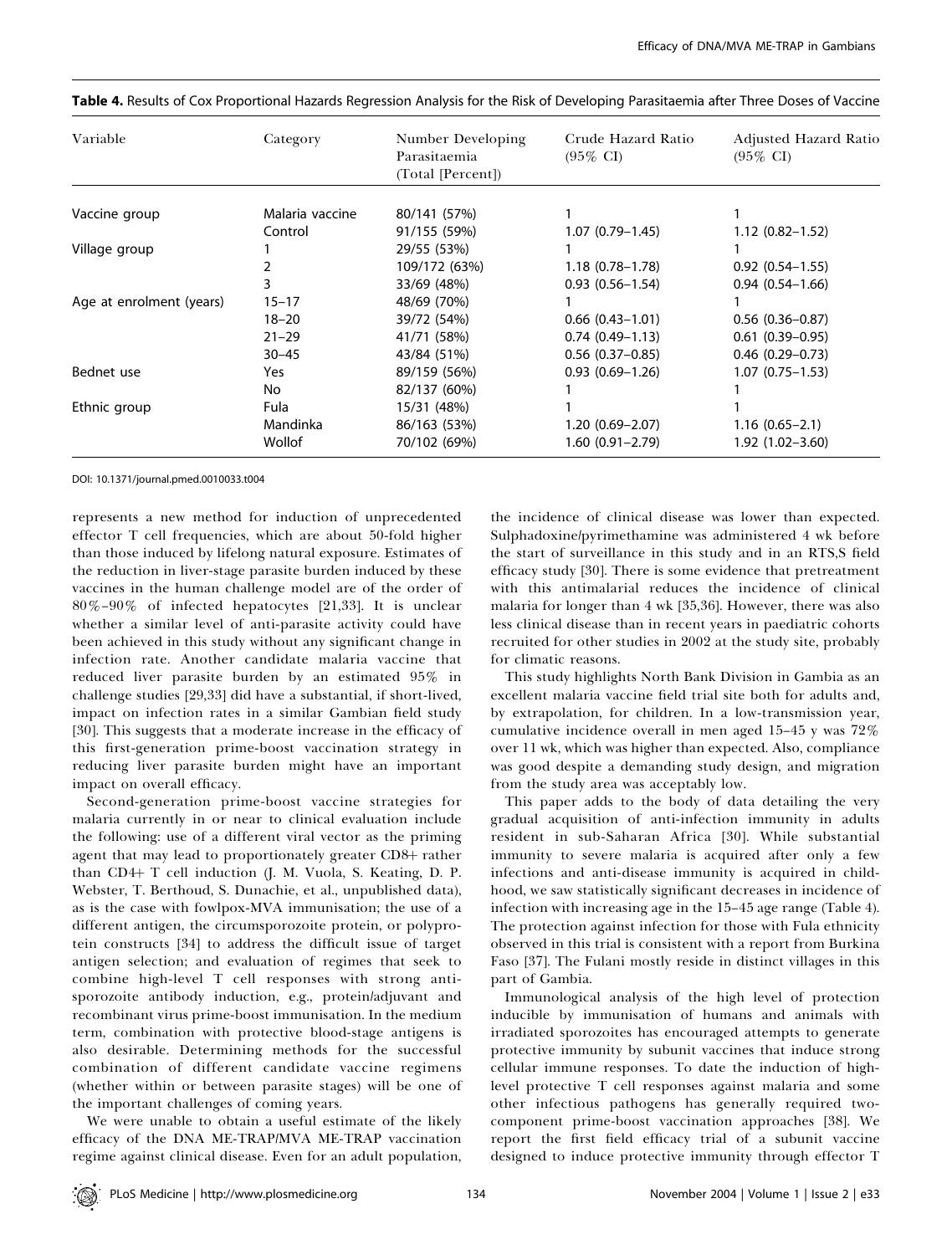cell rather than antibody induction. Effector T cell induction 50-fold greater than that generated by natural malaria infection is now possible through DNA-based heterologous prime-boost vaccination of humans. However, further development of T cell–inducing vaccines will be required to evaluate the effects of altering the characteristics, target antigen specificities, and durability of the induced T cells in order to generate higher levels of protective immunity against malaria.

#### Supporting Information

Trial Registration. This trial has been submitted for registration in the International Standard Randomised Controlled Trial Number (ISRCTN) Register. The ISRCTN is ISRCTN05221133; Web site http:// www.controlled-trials.com/isrctn/trial/1/0/05221133.html.

Table S1. Consort Checklist

Found at DOI: 10.1371/journal.pmed.0010033.st001 (55 KB DOC).

## Acknowledgments

We thank the volunteers who participated in this study; the Data Safety Monitoring Board (Chairman, Anthony Bryceson); the local safety monitor (Dr Ousman Nyan); the malaria field, laboratory, and data entry staff; and S. McConkey, S. Dunachie, T. Berthoud, and D. Webster for help and advice. VSM was a Wellcome Trust Training Fellow in Clinical Tropical Medicine when this study occurred. EBI is a Gates' Malaria Partnership Training Fellow. AVSH is a Wellcome Trust Principal Fellow. This trial was co-funded by the Gates' Malaria Partnership at the London School of Hygiene and Tropical Medicine and the Wellcome Trust. The funding sources had no role in study design, collection, analysis, and interpretation of data, in the writing of the report, or in the decision to submit the paper for publication.

Author contributions. VSM wrote the manuscript and clinical trial protocol, designed the case report form, and supervised recruitment, vaccination, laboratory work, and follow-up. EBI supervised recruitment, vaccination, and follow-up. PM analysed the data and helped plan the trial. KB helped plan the trial. SK conducted the immunology analysis. PK was the data manager. MP helped laboratory supervision and planning of the trial. SCG conducted preclinical development and some quality control of the vaccines. GW helped with recruitment and planning of the trial. BMG helped plan the trial. AVSH supervised development of the malaria vaccines and the immunology assays and helped plan and report the trial. *&*

#### References

- 1. Mutabingwa T, Nzila A, Mberu E, Nduati E, Winstanley P, et al. (2001) Chlorproguanil-dapsone for treatment of drug-resistant falciparum malaria in Tanzania. Lancet 358: 1218–1223.
- 2. Hemingway J, Field L, Vontas J (2002) An overview of insecticide resistance. Science 298: 96–97.
- 3. Schofield L, Villaquiran J, Ferreira A, Schellekens H, Nussenzweig R, et al. (1987) Gamma interferon, CD8+ T cells and antibodies required for immunity to malaria sporozoites. Nature 330: 664–666.
- 4. Rodrigues MM, Cordey AS, Arreaza G, Corradin G, Romero P, et al. (1991) CD8+ cytolytic T cell clones derived against the Plasmodium yoelii circumsporozoite protein protect against malaria. Int Immunol 3: 579–585.
- 5. Weiss WR, Mellouk S, Houghten RA, Sedegah M, Kumar S, et al. (1990) Cytotoxic T cells recognize a peptide from the circumsporozoite protein on malaria-infected hepatocytes. J Exp Med 171: 763–773.
- 6. Good MF, Pombo D, Quakyi IA, Riley EM, Houghten RA, et al. (1988) Human T-cell recognition of the circumsporozoite protein of Plasmodium falciparum: Immunodominant T-cell domains map to the polymorphic regions of the molecule. Proc Natl Acad Sci U S A 85: 1199–1203.
- 7. Hill AV, Allsopp CE, Kwiatkowski D, Anstey NM, Twumasi P, et al. (1991) Common west African HLA antigens are associated with protection from severe malaria [see comments]. Nature 352: 595–600.
- 8. Hill AV, Elvin J, Willis AC, Aidoo M, Allsopp CE, et al. (1992) Molecular analysis of the association of HLA-B53 and resistance to severe malaria [see comments]. Nature 360: 434–439.
- 9. Gilbert SC, Plebanski M, Gupta S, Morris J, Cox M, et al. (1998) Association of malaria parasite population structure, HLA, and immunological antagonism [see comments]. Science 279: 1173–1177.
- 10. Schneider J, Gilbert SC, Blanchard TJ, Hanke T, Robson KJ, et al. (1998) Enhanced immunogenicity for CD8+ T cell induction and complete

protective efficacy of malaria DNA vaccination by boosting with modified vaccinia virus Ankara. Nat Med 4: 397–402.

- 11. Sedegah M, Jones TR, Kaur M, Hedstrom R, Hobart P, et al. (1998) Boosting with recombinant vaccinia increases immunogenicity and protective efficacy of malaria DNA vaccine. Proc Natl Acad Sci U S A 95: 7648–7653.
- 12. Moorthy VS, McConkey S, Roberts M, Gothard P, Arulanantham N, et al. (2003) Safety of DNA and modified vaccinia virus Ankara vaccines against liver-stage P. falciparum malaria in non-immune volunteers. Vaccine 21: 2004–2011.
- 13. Ong'echa JM, Lal AA, Terlouw DJ, Ter Kuile FO, Kariuki SK, et al. (2003) Association of interferon-gamma responses to pre-erythrocytic stage vaccine candidate antigens of Plasmodium falciparum in young Kenyan children with improved hemoglobin levels: XV. Asembo Bay Cohort Project. Am J Trop Med Hyg 68: 590–597.
- 14. Plebanski M, Gilbert SC, Schneider J, Hannan CM, Layton G, et al. (1998) Protection from Plasmodium berghei infection by priming and boosting T cells to a single class I-restricted epitope with recombinant carriers suitable for human use. Eur J Immunol 28: 4345–4355.
- 15. Gilbert SC, Schneider J, Plebanski M, Hannan CM, Blanchard TJ, et al. (1999) Ty virus-like particles, DNA vaccines and Modified Vaccinia Virus Ankara; comparisons and combinations. Biol Chem 380: 299–303.
- 16. McShane H, Brookes R, Gilbert SC, Hill AV (2001) Enhanced immunogenicity of  $CD4(+)$  t-cell responses and protective efficacy of a DNA-modified vaccinia virus Ankara prime-boost vaccination regimen for murine tuberculosis. Infect Immun 69: 681–686.
- 17. Hanke T, Samuel RV, Blanchard TJ, Neumann VC, Allen TM, et al. (1999) Effective induction of simian immunodeficiency virus-specific cytotoxic T lymphocytes in macaques by using a multiepitope gene and DNA primemodified vaccinia virus Ankara boost vaccination regimen. J Virol 73: 7524–7532.
- 18. Sullivan NJ, Sanchez A, Rollin PE, Yang ZY, Nabel GJ (2000) Development of a preventive vaccine for Ebola virus infection in primates. Nature 408: 605–609.
- 19. Shiver JW, Fu TM, Chen L, Casimiro DR, Davies ME, et al. (2002) Replication-incompetent adenoviral vaccine vector elicits effective antiimmunodeficiency-virus immunity. Nature 415: 331–335.
- 20. Amara RR, Villinger F, Altman JD, Lydy SL, O'Neil SP, et al. (2001) Control of a mucosal challenge and prevention of AIDS by a multiprotein DNA/ MVA vaccine. Science 292: 69–74.
- 21. McConkey SJ, Reece WH, Moorthy VS, Webster D, Dunachie S, et al. (2003) Enhanced T-cell immunogenicity of plasmid DNA vaccines boosted by recombinant modified vaccinia virus Ankara in humans. Nat Med 9: 729– 735.
- 22. Moorthy VS, Imoukhuede EB, Keating S, Pinder M, Webster D, et al. (2004) Phase 1 evaluation of 3 highly immunogenic prime-boost regimens, including a 12-month reboosting vaccination, for malaria vaccination in Gambian men. J Infect Dis 189: 2213–2219.
- 23. Gilbert SC, Plebanski M, Harris SJ, Allsopp CE, Thomas R, et al. (1997) A protein particle vaccine containing multiple malaria epitopes. Nat Biotechnol 15: 1280–1284.
- 24. Robson KJ, Hall JR, Jennings MW, Harris TJ, Marsh K, et al. (1988) A highly conserved amino-acid sequence in thrombospondin, properdin and in proteins from sporozoites and blood stages of a human malaria parasite. Nature 335: 79–82.
- 25. Rogers WO, Malik A, Mellouk S, Nakamura K, Rogers MD, et al. (1992) Characterization of Plasmodium falciparum sporozoite surface protein 2. Proc Natl Acad Sci U S A 89: 9176–9180.
- 26. Hay SI, Rogers DJ, Toomer JF, Snow RW (2000) Annual Plasmodium falciparum entomological inoculation rates (EIR) across Africa: Literature survey, Internet access and review. Trans R Soc Trop Med Hyg 94: 113–127.
- 27. Clarke SE, Bogh C, Brown RC, Walraven GE, Thomas CJ, et al. (2002) Risk of malaria attacks in Gambian children is greater away from malaria vector breeding sites. Trans R Soc Trop Med Hyg 96: 499–506.
- 28. Moorthy VS, Pinder M, Reece WH, Watkins K, Atabani S, et al. (2003) Safety and immunogenicity of DNA/modified vaccinia virus ankara malaria vaccination in African adults. J Infect Dis 188: 1239–1244.
- 29. Kester KE, McKinney DA, Tornieporth N, Ockenhouse CF, Heppner DG, et al. (2001) Efficacy of recombinant circumsporozoite protein vaccine regimens against experimental Plasmodium falciparum malaria. J Infect Dis 183: 640–647.
- 30. Bojang KA, Milligan PJ, Pinder M, Vigneron L, Alloueche A, et al. (2001) Efficacy of RTS,S/AS02 malaria vaccine against Plasmodium falciparum infection in semi-immune adult men in The Gambia: A randomised trial. Lancet 358: 1927–1934.
- 31. Alonso PL, Lindsay SW, Armstrong JR, Conteh M, Hill AG, et al. (1991) The effect of insecticide-treated bed nets on mortality of Gambian children. Lancet 337: 1499–1502.
- 32. Rodrigues M, Nussenzweig RS, Romero P, Zavala F (1992) The in vivo cytotoxic activity of  $CD8+T$  cell clones correlates with their levels of expression of adhesion molecules. J Exp Med 175: 895–905.
- 33. Bejon P, Andrews L, Andersen RF, Dunachie S, Webster D, et al. (2004) Calculation of liver-to-blood inocula, parasite growth rates and preerythrocytic vaccine efficacy from serial quantitative PCR studies of malaria sporozoite challengees. J Infect Dis. In press.
- 34. Prieur E, Gilbert SC, Schneider J, Moore AC, Sheu EG, et al. (2004) A